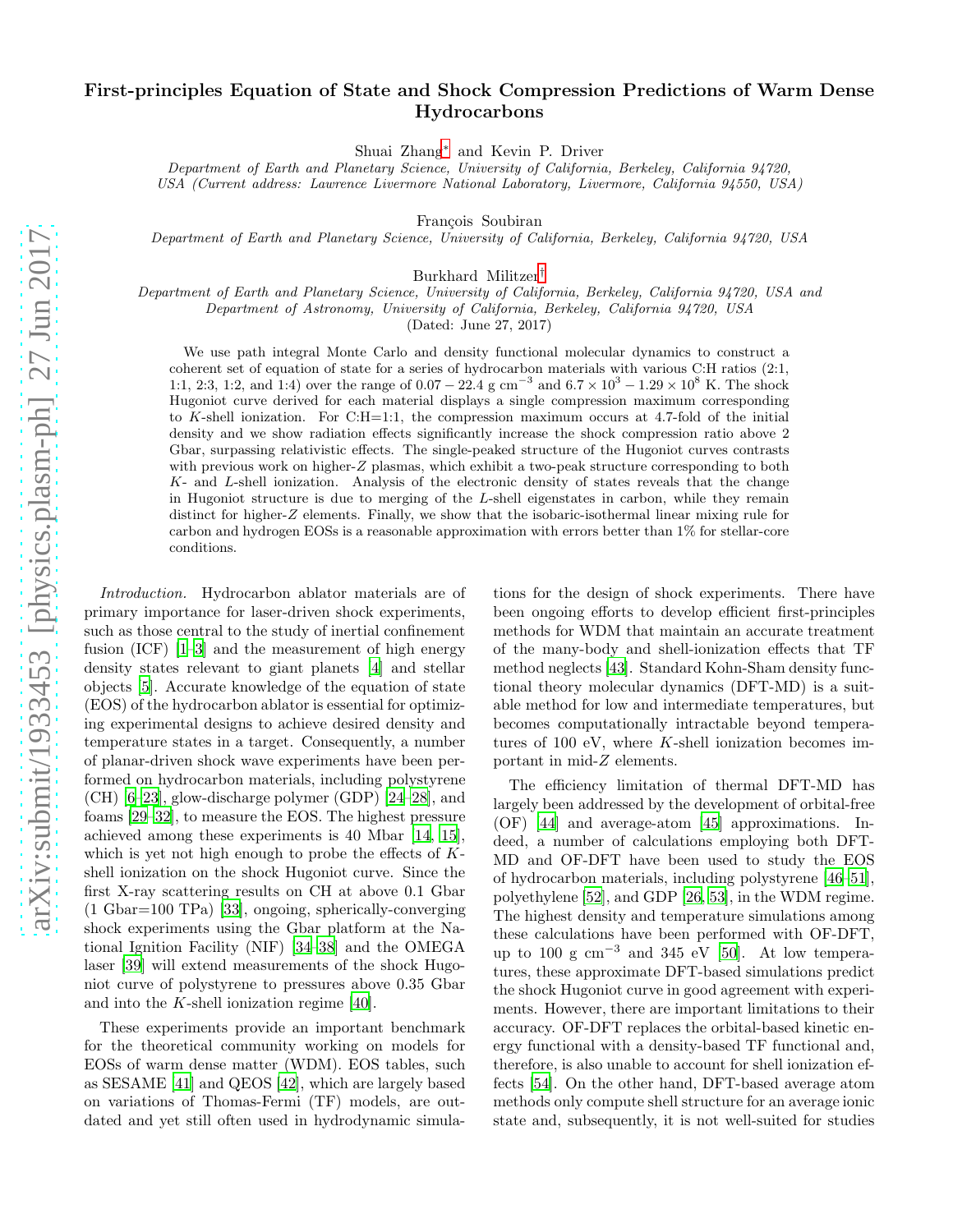of compounds.

As an alternative to DFT-based methods, the path integral Monte Carlo (PIMC) method [\[55](#page-5-16), [56\]](#page-5-17) offers an approach to explicitly treat all the many-body and ionization effects as long as a suitable nodal structure is employed. Early developmental work established the accuracy of the method for fully-ionized hydrogen [\[57,](#page-5-18) [58](#page-5-19)] and helium [\[59\]](#page-5-20) plasmas using free-particle nodes. In recent works, we have further developed free-particle [\[60](#page-5-21)] and localized [\[61\]](#page-5-22) nodal structures, which has allowed us to compute first-principles EOSs across a wide range of density-temperature regimes for heavier, first- and second-row, elements.

In this work, we combine low-temperature DFT-MD data with high-temperature PIMC data to compute coherent EOSs for several hydrocarbon materials across a wide density-temperature range. We aim to provide a highly accurate theoretical benchmark for the shock Hugoniot curves, which can help guide hydrodynamic target designs and interpret ongoing Gbar spherically-converging shock experiments in the WDM regime, particulary where  $K$ -shell ionization effects arise. While such state-of-the-art shock experiments maintain exquisite control over many experimental parameters, difficulties can remain in the interpretation of results due to insufficient knowledge of the opacity in the density unfolding process of radiographic measurements [\[34](#page-5-1)], preheating effects, or shock uniformity and stability. Comparing both theoretical and experimental benchmarks can offer great insight into narrowing down and eliminating future sources of error.

Methods. We consider five different C:H ratios of 2:1, 1:1, 2:3, 1:2, and 1:4, in order to cover the full range of interest in future shock experiments. Depending on the C:H ratio, our simulation cells contain between 30 and 50 nuclei, as well as between 100 and 130 electrons. In order to eliminate the finite-size effects at low temperatures, we use four times larger cells at temperatures up to  $2\times10^5$  K. Above  $2\times10^4$  K and 400 GPa, the Hugoniot curves derived with the small- and large-cell results are indistinguishable.

Using the CUPID code [\[62](#page-5-23)], we perform PIMC simulations within the fixed node approximation [\[56](#page-5-17), [63\]](#page-5-24). Similar to the PIMC simulations of hydrogen [\[57,](#page-5-18) [58,](#page-5-19) [64](#page-5-25)[–70\]](#page-5-26), helium [\[59](#page-5-20), [71](#page-5-27)], H-He mixtures [\[72](#page-5-28)], carbon [\[60,](#page-5-21) [73\]](#page-5-29), nitrogen [\[74\]](#page-5-30), oxygen [\[75](#page-5-31)], neon [\[76\]](#page-5-32), and water [\[60](#page-5-21)], we employ a free-particle nodal structure. We enforce fermion nodes at a small imaginary time interval of 1/8192 Hartree−<sup>1</sup> (Ha−<sup>1</sup> ) while pair density matrices [\[77](#page-5-33), [78\]](#page-5-34) are evaluated in larger step of  $1/1024$  Ha<sup>-1</sup> [\[67\]](#page-5-35).

DFT-MD simulations use the Vienna Ab initio Simulation Package (VASP) [\[79\]](#page-5-36) and exchange-correlation functionals within the local density approximation (LDA) [\[80](#page-5-37), [81\]](#page-5-38). We use all-electron projector augmented wave (PAW) pseudopotentials [\[82](#page-5-39)] with a 1.1 and a 0.8 Bohr radius core for carbon and hydrogen, respectively. We use a plane wave basis with 2000 eV cutoff, the Γ-point for sampling the Brillouin zone, a MD timestep of 0.05-0.2 fs, and a  $NVT$  ensemble controlled with a Nosé thermostat [\[83](#page-5-40)]. Typical MD trajectories consist of more than 1000 steps. Longer simulations of up to 2 ps show that the energies and pressures are converged. In order to put the DFT-MD pseudopotential energies on the same allelectron scale as PIMC calculations, we shifted all of our VASP energies by −37.4243 Ha/C and −0.445893 Ha/H. These shifts were determined by performing all-electron calculations for isolated C and H atoms with the OPIUM code [\[84\]](#page-5-41).



<span id="page-1-0"></span>FIG. 1. Temperature-density profile of the principal Hugoniot curve of polystyrene CH (initial density  $\rho_0 = 1.05 \text{ g cm}^{-3}$ ) with and without radiation correction, obtained from the equation of state calculated in this work. Isobar and isentrope profiles are co-plotted. The symbols mark the simulation conditions.

Results and discussion. We performed DFT-MD at  $6.7 \times 10^3$ -10<sup>6</sup> K and 2-12 times the ambient density of  $\rho_{\rm ambient} = 1.05 \text{ g cm}^{-3}$ . PIMC simulations were performed for  $10^6$ -1.29 $\times$ 10<sup>8</sup> K and a much wider density range of 0.1-20  $\rho_{\rm ambient}$  since this method does not rely on plane waves expansions nor pseudopotentials. At 10<sup>6</sup> K, the internal energy obtained from the two methods agreed to within 0.8 Ha/CH while pressures agreed to within 2%. We thus obtain a coherent first-principles EOS table [\[85\]](#page-5-42) for hydrocarbon compounds over a wide range of temperatures and densities and show that of polystyrene (CH) in Fig. [1.](#page-1-0)

We then use the EOS to determine the Hugoniot curves, by computing the  $P-V-T$  conditions that satisfy the Hugoniot equation  $(E - E_0) + (P + P_0)(V - V_0)/2 =$ 0, where  $(E_0, P_0, V_0)$  and  $(E, P, V)$  denote the initial and final internal energies, pressures, and volumes in a shock experiment, respectively. The initial conditions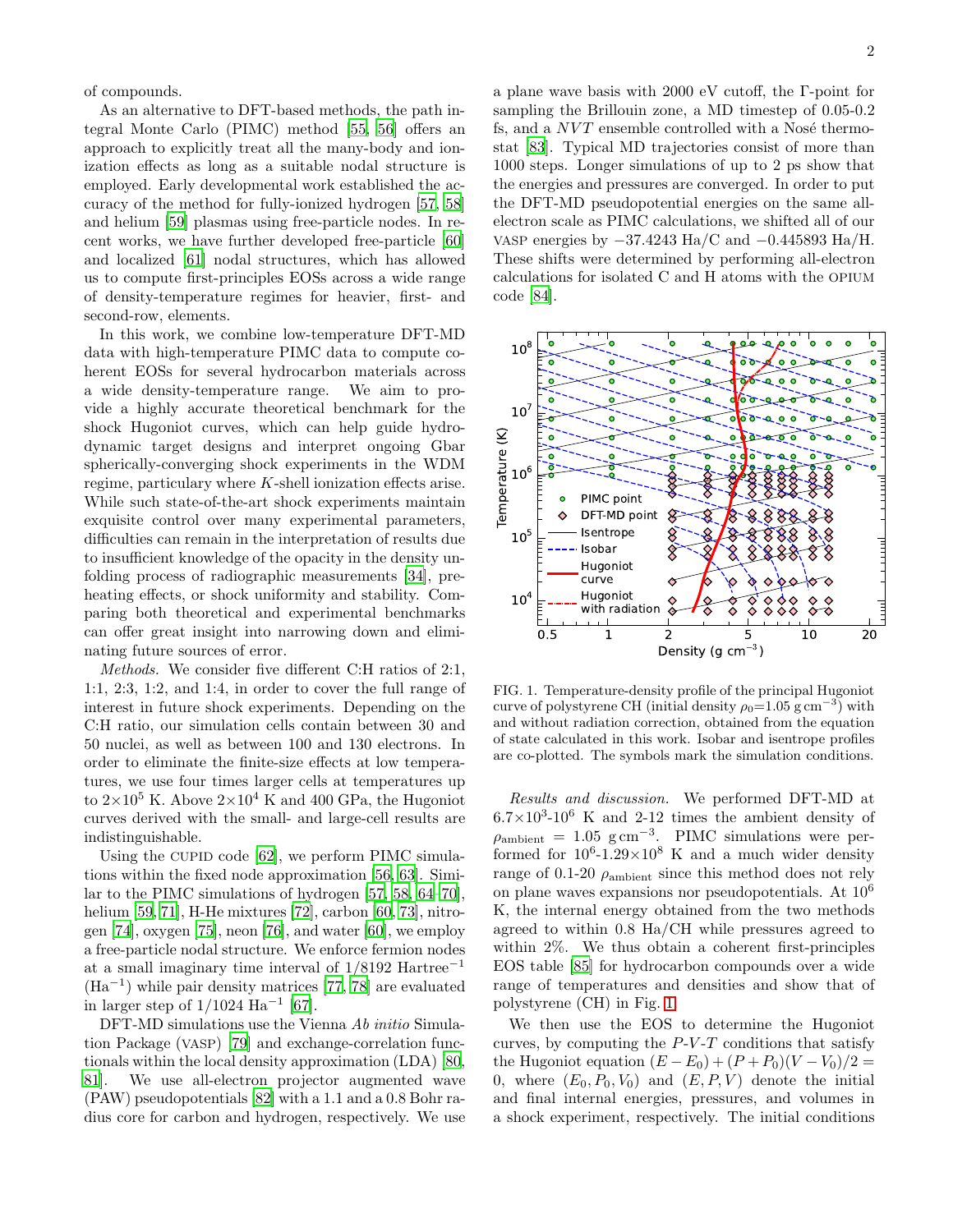were determined based on thermo-physical and thermochemical data at 1 bar [\[85](#page-5-42)]. For instance, the density of polystyrene at ambient is  $\rho_0 = 1.05$  g/cm<sup>3</sup> [\[86\]](#page-5-43) and using the enthalpy of combustion [\[87](#page-5-44)] we determined  $E_0 = -38.3224$  Ha/CH. The principal Hugoniot curve of polystyrene is plotted in Fig. [1.](#page-1-0) Besides the dependence of shock velocity, the shock compression is controlled by the excitation of internal degrees of freedom, which increases the compression, and interaction effects, which decrease it [\[71](#page-5-27)]. With increasing temperature and pressure, polystyrene is increasingly compressed until a maximum density of 4.9  $\text{g cm}^{-3}$  reached at 2.0×10<sup>6</sup> K, which corresponds to the excitation of  $K$  shell electrons of carbon ions, as we will explain below.

At temperatures above  $10^6$  K, radiation effects can no longer be neglected. We re-construct the Hugoniot curve by considering the contribution of an ideal black body radiation to the EOS via  $P_{\text{photon}} = 4\sigma T^4/3c$  and  $E_{\rm photon} = 3P_{\rm photon}V$ , where  $\sigma$  is the Stefan-Boltzmann constant and  $c$  is the speed of light in vacuum. This is only an upper limit as the system is more likely to be a gray body with unknown efficiency. With the radiation contribution, the Hugoniot curve shifts to significantly higher densities at above  $10^7$  K and 2 Gbar, while the Kshell compression peak remains unchanged (see Fig. [1\)](#page-1-0). This shift can primarily be attributed to the photon contribution to the internal energy.



<span id="page-2-0"></span>FIG. 2. Pressure-compression profile of the principal Hugoniot curve of polystyrene derived from this work in comparison with different theoretical and experimental methods: OF-DFT [\[50\]](#page-5-14), SESAME 7593 [\[41\]](#page-5-5), Nova [\[14](#page-4-12), [15](#page-4-13)], Omega [\[20](#page-4-15), [50](#page-5-14)] and Gekko [\[19](#page-4-16)] for CH, and LEOS 5400 [\[88\]](#page-5-45) for GDP.

A key result of shock experiments is the relation between the compression ratio  $(\rho/\rho_0)$  and pressure. In Fig. [2,](#page-2-0) we compare our CH calculations with several experimental results and theoretical predictions. Our results are in very good agreement with experiments up to the highest pressure (4 TPa). We predict a maxi-

mum compression ratio of 4.7 at 47 TPa, which is higher than results from OF-DFT simulations  $(\sim4.4)$  [\[50\]](#page-5-14) imply and SESAME 7593 (∼4.3) [\[41](#page-5-5)] but similar to predictions from a semi-analytical EOS model LEOS 5400 for GDP [\[42,](#page-5-6) [88,](#page-5-45) [89](#page-5-46)]. Still, all methods predict the compression maximum to occur at very similar pressures. Our DFT-MD results imply there is a small shoulder in the Hugoniot curve at 4.1-fold compression,  $10^4$  GPa, and  $6\times10^5$  K, which separates in temperature the excitation regimes of the  $K$  and  $L$  shell electrons. Such a shoulder is absent from OF-DFT predictions because this method predicts the ionization to occur gradually and underestimates shell effects [\[54\]](#page-5-15). The shape of SESAME Hugoniot curve is similar to that of OF-DFT, since it is largely based on TF models. The structure of the LEOS Hugoniot curve is similar to the first-principles curve, but shows significant differences at low pressures due to the existence of oxygen in GDP. Figure [2](#page-2-0) also shows that the radiation contributions dominate over relativistic effects even though both lead to a compression ratio of 7 in the high-temperature limit, while the limit for a nonrelativistic gas is 4.

In Fig. [3,](#page-3-0) we compare our predictions for the shock Hugoniot curves of  $C_2H$ , CH,  $C_2H_3$ , CH<sub>2</sub>, and CH<sub>4</sub> compounds. The initial conditions are determined by referring to representative hydrocarbon materials at ambient or cryogenic conditions [\[85\]](#page-5-42). For all C-H materials, we find the compression maximum to occur at very similar pressures. At the same time, we see a trend that lets the maximal compression ratio gradually decrease from 4.7 to 4.4 as the hydrogen contents is increased from  $C_2H$  to CH4. Our Hugoniot curves of graphite and diamond do not follow this trend because the initial density of both materials is much higher. This implies that the particles interact more strongly under shock conditions, which reduces the shock compression ratio and shifts compression maximum towards higher pressures [\[71\]](#page-5-27). We also see this trend when we compare the CH Hugoniot curves for different initial densities and that of graphite and diamond with each other in Fig. [3.](#page-3-0) The compression maximum appear at a similar temperature ( $\sim 2 \times 10^6$  K) for all C-H compounds, graphite, and diamond (see [\[85](#page-5-42)]). This corresponds to the thermal ionization of the K shell of carbon, as we will discuss later. The magnitude of the shift in the compression maxima, ∼0.1, of the CH materials is small compared to the deviations between predictions from various EOS models in Fig. [2.](#page-2-0)

When the EOS of mixtures needs to be derived for astrophysical applications or to design shock wave experiments, one typically invokes the ideal mixing approximation because the EOS of the fully interacting systems, which we have computed here, is often not available. One simply approximates the properties of the mixture as a linear combination of the endmember properties at the same pressure and temperature. For C-H mixtures, all interactions between C and H particles are thus neglected.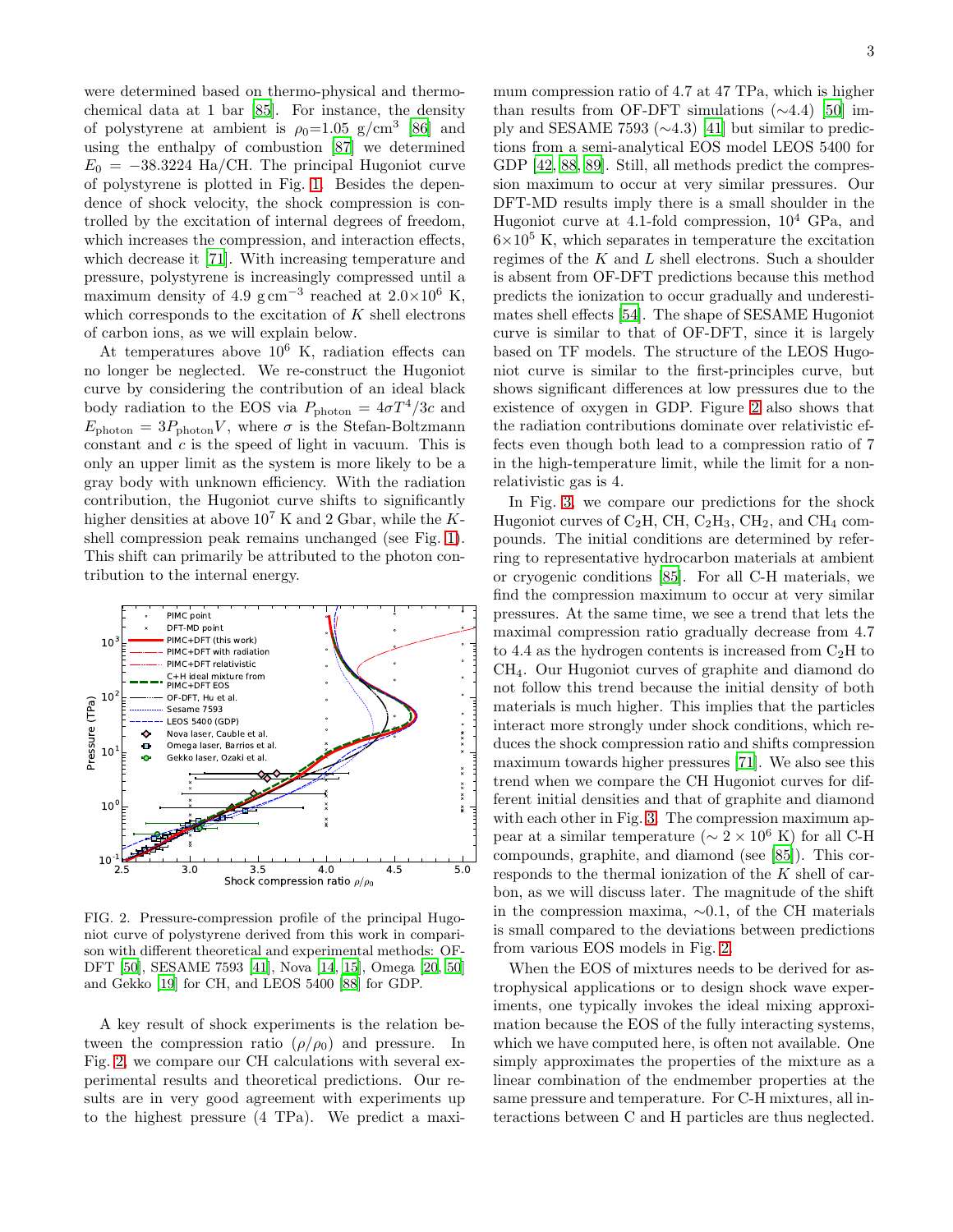

<span id="page-3-0"></span>FIG. 3. (a) Hugoniot curves of C-H compounds calculated from first principles in comparison with those from ideal mixtures of carbon and hydrogen. (b) Hugoniot curves of polystyrene for different initial densities (in g cm<sup>−</sup><sup>3</sup> ) and other materials.

Furthermore, the ionization fraction of carbon atoms in the C-H mixtures is set equal to the ionization fraction of carbon at the same conditions. The presence of hydrogen does not affect the ionization of carbon atoms and vice versa.

For a mixture of heavier species and metallic hydrogen at conditions in gas giant interiors, it has been shown that a linear mixing approximation was not accurate [\[90](#page-6-0)] while it worked very well for molecular  $H_2-H_2O$  mixtures in ice giant envelopes [\[91\]](#page-6-1). To test the validity of the linear mixing approximation at higher temperatures, relevant for stellar cores, we performed additional PIMC and DFT-MD simulations for pure H and C and combined them with EOS tables from Refs. [\[68](#page-5-47), [73](#page-5-29)]. Our results in Figs. [2](#page-2-0) and [3](#page-3-0) show that the linear mixing approximation works exceptionally well for all C-H compounds. We only see a small underestimation of the compressionratio maximum of less than 1% (∼0.035). Under these conditions, the shock compression is controlled by the ionization equilibrium of  $K$ -shell electrons of the C ions. This appears to be rather insensitive to whether a C ion is surrounded by a C-H mixture or just by other C ions. We can thus anticipate that the maximum uncertainty

induced by using an ideal mixing rule is below the 1% level for stellar core conditions.

Figure [3](#page-3-0) also shows that carbon and all C-H compounds exhibit only a single compression maximum while nitrogen, oxygen, and neon [\[76\]](#page-5-32) display two that have been attributed to the excitation of  $K$ - and  $L$ -shell electrons. The fact that carbon materials do not show the lower L-shell compression maximum of ∼3 TPa requires further investigation.

In order to better understand the difference in the Hugoniot curve shapes, we compare the electronic density of states (DOS) in Fig. [4](#page-3-1) that we have derived from DFT-MD simulations of oxygen and polystyrene at 4 fold compression and  $10^5$  K. Both DOSs show an isolated peak at low energy, which corresponds to the electrons in K shells of oxygen and carbon. Their thermal ionization leads to a pronounced compression maximum along the Hugoniot curve. However, while oxygen DOS shows another set of sharp peaks corresponding to the L-shell, the eigenstates of polystyrene are even distributed and partially merged with the continuum. It is the excitation of electrons in these well-defined L-shell states that leads to the second compression maximum for oxygen, nitrogen, and neon. For carbon and hydrocarbons, the L-shell ionization is much more gradual and already starts at much lower temperatures [\[92](#page-6-2)] than for oxygen. This does not lead to a well-defined compression peak but only to the shoulder in Hugoniot curve that we have discussed in Fig. [2.](#page-2-0)



<span id="page-3-1"></span>FIG. 4. Density of state of polystyrene in comparison with that of oxygen at  $10^5$  K. The dashed curves denote the occupied states, and the dotted lines are extrapolations of the free-electron density of state. The Fermi energies are aligned at  $E=0$  eV.

Conclusions. We performed the first entirely firstprinciples determination of hydrocarbon mixtures in the WDM regime by including all non-ideal effects. Based on PIMC and DFT-MD, we obtained coherent sets of EOS over wide range of density and temperature condi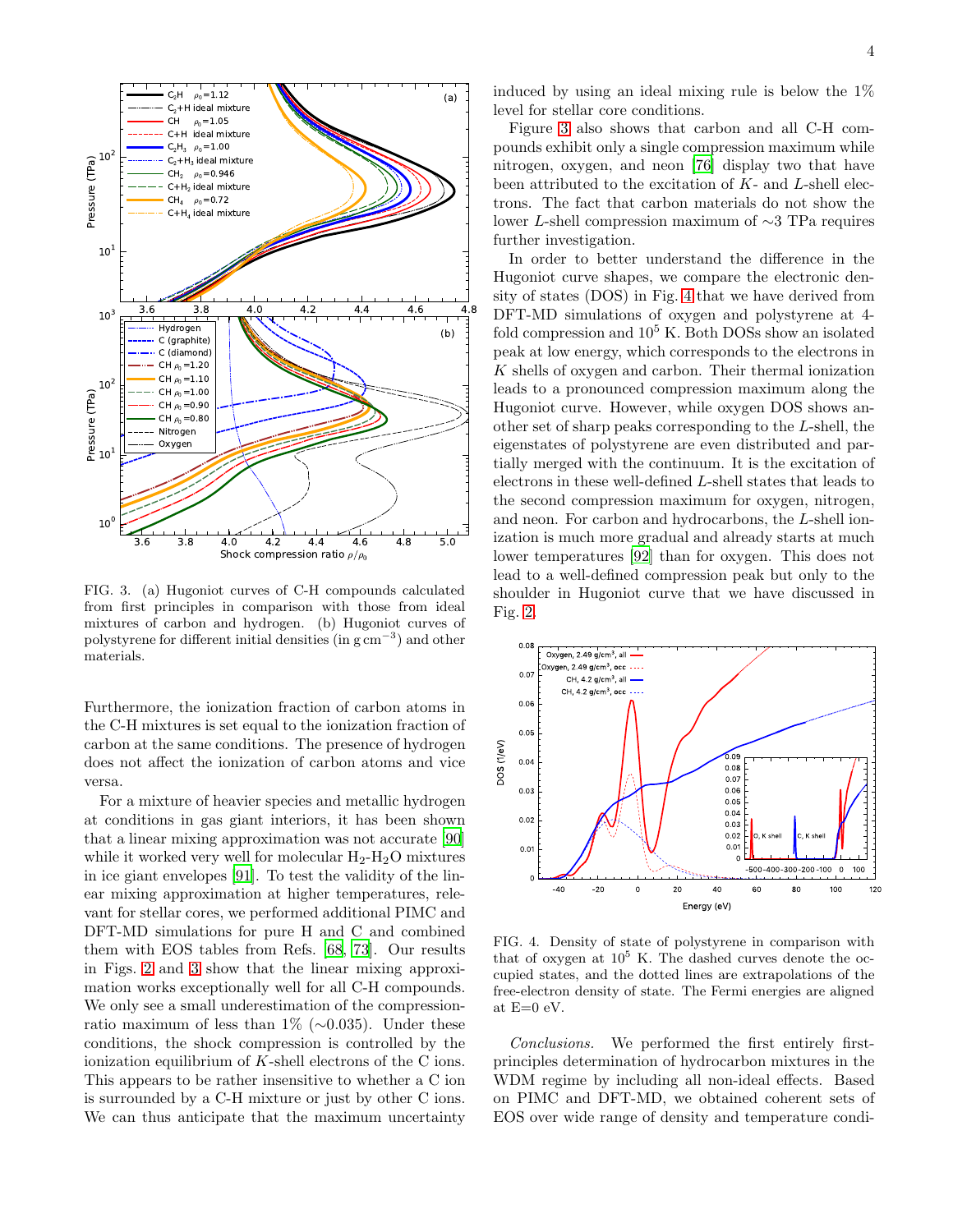tions and derived the shock Hugoniot curves of a series of hydrocarbon materials. For polystyrene, we predict a maximum shock compression ratio of 4.7 while earlier estimates range from 4.3 to 4.7. Our calculated Hugoniot curve agrees very well with experimental measurements and provides guidance for the interpretation of experiments on the Gbar platform at NIF. We observe a single compression maximum for hydrocarbon materials while there are two compression maxima in the Hugoniot curve of nitrogen, oxygen and neon. We have shown that this difference is related to the properties of the L-shell ionization, which is much more gradual for carbon. We found that the linear isobaric-isothermal mixing approximation works very well, resulting in a discrepancy in the density of CH of 1% or less under stellar core conditions. This implies that it is sufficient to derive only accurate EOS tables for the endmembers in order to provide a thermodynamic description of deep stellar interiors.

Acknowledgments. This research is supported by DOE grants DE-SC0010517 and DE-SC0016248. FS and BM acknowledge partial support from DOE Grant DE-NA0001859. SZ is partially supported by the PLS-Postdoctoral Grant of the Lawrence Livermore National Laboratory. Computational support was provided by the Blue Waters sustained-petascale computing project (NSF ACI-1640776). We thank L. Benedict for helpful discussions.

∗ [shuai.zhang01@berkeley.edu](mailto:shuai.zhang01@berkeley.edu)

<span id="page-4-0"></span>† [militzer@berkeley.edu](mailto:militzer@berkeley.edu)

- <span id="page-4-2"></span><span id="page-4-1"></span>[1] R. Betti and O. Hurricane, Nature Phys. 12, 435 (2016).
- [2] N. Meezan, M. Edwards, O. Hurricane, P. Patel, D. Callahan, W. Hsing, R. Town, F. Albert, P. Amendt, L. B. Hopkins, *et al.*, Plasma Phys. Contr. Fusion 59, 014021 (2016).
- <span id="page-4-3"></span>[3] V. Goncharov, S. Regan, E. Campbell, T. Sangster, P. Radha, J. Myatt, D. Froula, R. Betti, T. Boehly, J. Delettrez, *et al.*, Plasma Phys. Contr. Fusion 59, 014008 (2016).
- <span id="page-4-4"></span>[4] T. Guillot, Annu. Rev. Earth Planet. Sci. 33, 493 (2005).
- <span id="page-4-5"></span>[5] G. Wallerstein, I. Iben, P. Parker, A. M. Boesgaard, G. M. Hale, A. E. Champagne, C. A. Barnes, F. Käppeler, V. V. Smith, R. D. Hoffman, et al., Rev. Mod. Phys. 69, 995 (1997).
- <span id="page-4-6"></span>[6] G. Hauver and A. Melani, *Shock Compression of Plexiglas and Polystyrene*, Tech. Rep. (DTIC Document, 1964).
- [7] I. Dudoladov, V. Rakitin, Y. N. Sutulov, and G. Telegin, J. Appl. Mech. Tech. Phys. 10, 673 (1969).
- [8] D. L. Lamberson, J. R. Asay, and A. H. Guenther, J. Appl. Phys. 43, 976 (1972).
- [9] S. P. Marsh, *LASL shock Hugoniot data*, Vol. 5 (Univ of California Press, 1980).
- [10] W. J. Nellis, F. H. Ree, R. J. Trainor, A. C. Mitchell, and M. B. Boslough, [J. Chem. Phys.](http://dx.doi.org/ 10.1063/1.447027) 80, 2789 (1984).
- [11] R. Kodama, K. Tanaka, M. Nakai, K. Nishihara, T. Norimatsu, T. Yamanaka, and S. Nakai, Phys. Fluids B:

Plasma Phys. 3, 735 (1991).

- [12] A. Bushman, I. Lomonosov, V. Fortov, K. Khishchenko, M. Zhernokletov, and Y. N. Sutulov, [J. Exp. Theor. Phys.](http://www.jetp.ac.ru/cgi-bin/dn/e_082_05_0895.pdf) 82, 895 (1996).
- [13] M. Koenig, A. Benuzzi, B. Faral, J. Krishnan, J. Boudenne, T. Jalinaud, C. Rémond, A. Decoster, D. Batani, D. Beretta, *et al.*, Appl. Phys. Lett. 72, 1033 (1998).
- <span id="page-4-12"></span>[14] R. Cauble, L. B. D. Silva, T. S. Perry, D. R. Bach, K. S. Budil, P. Celliers, G. W. Collins, A. Ng, J. T. W. Barbee, B. A. Hammel, N. C. Holmes, J. D. Kilkenny, R. J. Wallace, G. Chiu, and N. C. Woolsey, [Phys. Plasmas](http://dx.doi.org/10.1063/1.872362) 4, 1857 (1997).
- <span id="page-4-13"></span>[15] R. Cauble, T. Perry, D. Bach, K. Budil, B. Hammel, G. Collins, D. Gold, J. Dunn, P. Celliers, L. Da Silva, *et al.*, Phys. Rev. Lett. 80, 1248 (1998).
- [16] M. Koenig, F. Philippe, A. Benuzzi-Mounaix, D. Batani, M. Tomasini, E. Henry, and T. Hall, Phys. Plasmas 10, 3026 (2003).
- [17] N. Ozaki, T. Ono, K. Takamatsu, K. Tanaka, M. Nakano, T. Kataoka, M. Yoshida, K. Wakabayashi, M. Nakai, K. Nagai, *et al.*, Phys. Plasmas 12, 124503 (2005).
- [18] S. Hu, V. Smalyuk, V. Goncharov, J. Knauer, P. Radha, I. Igumenshchev, J. Marozas, C. Stoeckl, B. Yaakobi, D. Shvarts, *et al.*, Phys. Rev. Lett. 100, 185003 (2008).
- <span id="page-4-16"></span>[19] N. Ozaki, T. Sano, M. Ikoma, K. Shigemori, T. Kimura, K. Miyanishi, T. Vinci, F. Ree, H. Azechi, T. Endo, *et al.*, Phys. Plasmas 16, 062702 (2009).
- <span id="page-4-15"></span>[20] M. Barrios, D. Hicks, T. Boehly, D. Fratanduono, J. Eggert, P. Celliers, G. Collins, and D. Meyerhofer, Phys. Plasmas 17, 056307 (2010).
- [21] H. Shu, S. Fu, X. Huang, G. Jia, H. Zhou, J. Wu, J. Ye, and Y. Gu, Chin. Opt. Lett. 8, 1142 (2010).
- [22] W. Shang, H. Wei, Z. Li, R. Yi, T. Zhu, T. Song, C. Huang, and J. Yang, Phys. Plasmas 20, 102702 (2013).
- <span id="page-4-7"></span>[23] H. Shu, X. Huang, J. Ye, J. Wu, G. Jia, Z. Fang, Z. Xie, H. Zhou, and S. Fu, Eur. Phys. J. D 69, 1 (2015).
- <span id="page-4-8"></span>[24] M. Barrios, T. Boehly, D. Hicks, D. Fratanduono, J. Eggert, G. Collins, and D. Meyerhofer, J. Appl. Phys. 111, 093515 (2012).
- [25] G. Huser, N. Ozaki, T. Sano, Y. Sakawa, K. Miyanishi, G. Salin, Y. Asaumi, M. Kita, Y. Kondo, K. Nakatsuka, *et al.*, Phys. Plasmas 20, 122703 (2013).
- <span id="page-4-14"></span>[26] G. Huser, V. Recoules, N. Ozaki, T. Sano, Y. Sakawa, G. Salin, B. Albertazzi, K. Miyanishi, and R. Kodama, Phys. Rev. E 92, 063108 (2015).
- [27] A. S. Moore, S. Prisbrey, K. L. Baker, P. M. Celliers, J. Fry, T. R. Dittrich, K.-J. J. Wu, M. L. Kervin, M. E. Schoff, M. Farrell, *et al.*, High Energ. Dens. Phys. 20, 23 (2016).
- <span id="page-4-9"></span>[28] S. Hamel, L. X. Benedict, P. M. Celliers, M. Barrios, T. Boehly, G. Collins, T. Döppner, J. Eggert, D. Farley, D. Hicks, *et al.*, Phys. Rev. B 86, 094113 (2012).
- <span id="page-4-10"></span>[29] L. Bolkhovitinov and Y. B. Khvostov, Nature 274, 882 (1978).
- [30] M. Koenig, A. Benuzzi, F. Philippe, D. Batani, T. Hall, N. Grandjouan, and W. Nazarov, Phys. Plasmas 6, 3296 (1999).
- [31] K. Takamatsu, N. Ozaki, K. Tanaka, T. Ono, K. Nagai, M. Nakai, T. Watari, A. Sunahara, M. Nakano, T. Kataoka, *et al.*, Phys. Rev. E 67, 056406 (2003).
- <span id="page-4-11"></span>[32] M. Koenig, A. Benuzzi-Mounaix, D. Batani, T. Hall, and W. Nazarov, Phys. Plasmas 12, 012706 (2005).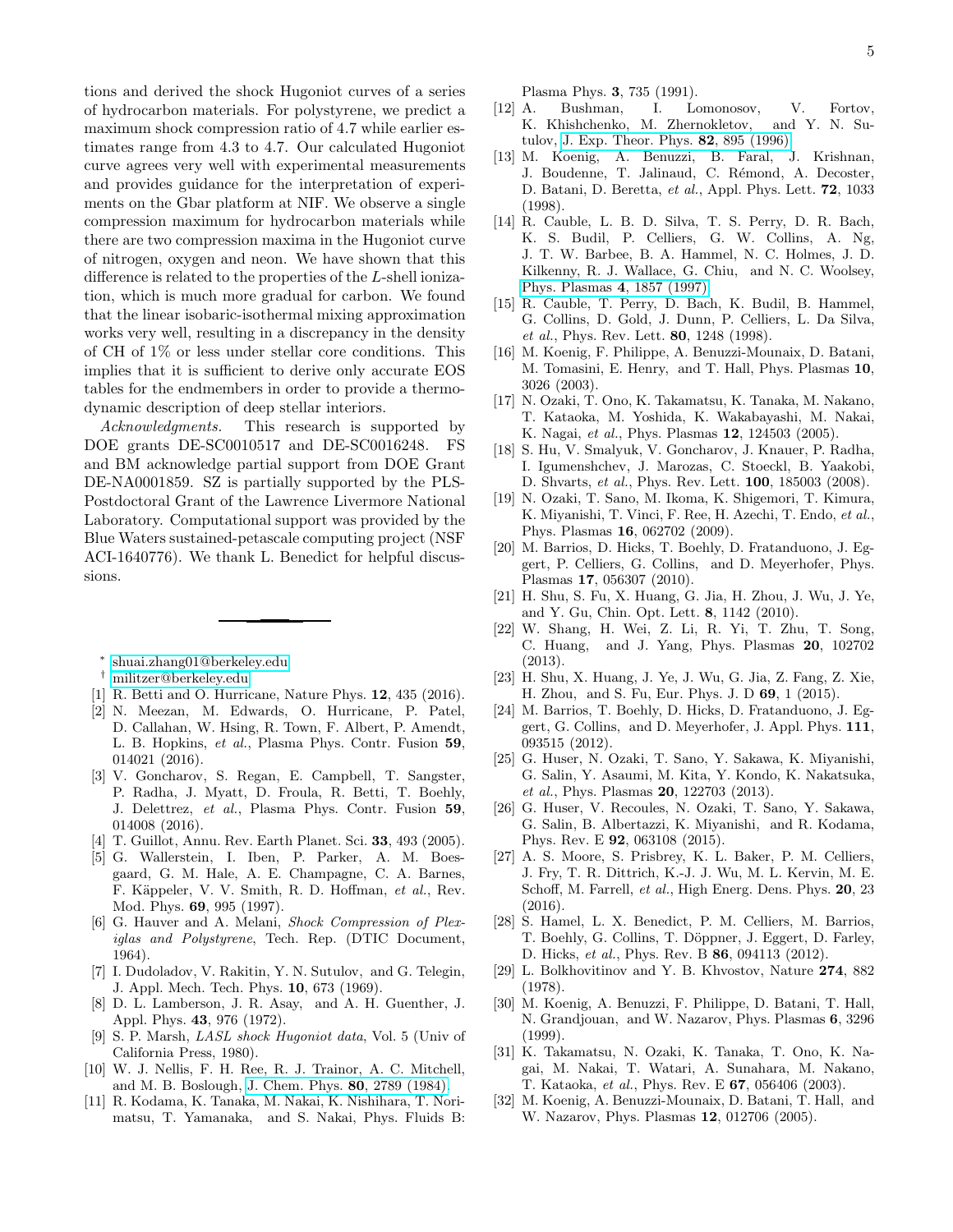- <span id="page-5-0"></span>[33] D. Kraus, D. A. Chapman, A. L. Kritcher, R. A. Baggott, B. Bachmann, G. W. Collins, S. H. Glenzer, J. A. Hawreliak, D. H. Kalantar, O. L. Landen, T. Ma, S. Le Pape, J. Nilsen, D. C. Swift, P. Neumayer, R. W. Falcone, D. O. Gericke, and T. Döppner, Phys. Rev. E 94[, 011202 \(2016\).](http://dx.doi.org/10.1103/PhysRevE.94.011202)
- <span id="page-5-1"></span>[34] D. C. Swift, J. A. Hawreliak, D. Braun, A. Kritcher, S. Glenzer, G. Collins, S. D. Rothman, D. Chapman, and S. Rose, AIP Conf. Proc. 1426, 477 (2012).
- [35] T. Döppner, A. Kritcher, D. Kraus, S. Glenzer, B. Bachmann, D. Chapman, G. Collins, R. Falcone, J. Hawreliak, O. Landen, *et al.*, J. Phys.: Conf. Ser. 500, 192019  $(2014)$ .
- [36] A. Kritcher, T. Döppner, D. Swift, J. Hawreliak, G. Collins, J. Nilsen, B. Bachmann, E. Dewald, D. Strozzi, S. Felker, *et al.*, High Energ. Dens. Phys. 10, 27 (2014).
- [37] A. Kritcher, T. Doeppner, D. Swift, J. Hawreliak, J. Nilsen, J. Hammer, B. Bachmann, G. Collins, O. Landen, C. Keane, *et al.*, J. Phys.: Conf. Ser. 688, 012055 (2016).
- <span id="page-5-2"></span>[38] J. Nilsen, B. Bachmann, G. Zimmerman, R. Hatarik, T. Döppner, D. Swift, J. Hawreliak, G. Collins, R. Falcone, S. Glenzer, *et al.*, High Energ. Dens. Phys. 21, 20 (2016).
- <span id="page-5-3"></span>[39] R. Nora, W. Theobald, R. Betti, F. Marshall, D. Michel, W. Seka, B. Yaakobi, M. Lafon, C. Stoeckl, J. Delettrez, *et al.*, Phys. Rev. Lett. 114, 045001 (2015).
- <span id="page-5-4"></span>[40] T. Doeppner and A. Kritcher, private communication.
- <span id="page-5-5"></span>[41] S. P. Lyon and J. D. Johnson, eds., *SESAME: The Los Alamos National Laboratory Equation of State Database* (Group T-1, Report No. LA-UR-92-3407, 1992).
- <span id="page-5-6"></span>[42] R. More, K. Warren, D. Young, and G. Zimmerman, Phys. Fluids 31, 3059 (1988).
- <span id="page-5-7"></span>[43] F. Graziani, M. P. Desjarlais, R. Redmer, and S. B. Trickey, eds., *Frontiers and Challenges in Warm Dense Matter* (Springer International Publishing, 2014).
- <span id="page-5-8"></span>[44] F. Lambert, J. Clérouin, and G. Zérah, Phys. Rev. E 73, 016403 (2006).
- <span id="page-5-9"></span>[45] B. Wilson, V. Sonnad, P. Sterne, and W. Isaacs, J. Quant. Spectrosc. Radiat. Transfer 99, 658 (2006).
- <span id="page-5-10"></span>[46] T. R. Mattsson, J. M. D. Lane, K. R. Cochrane, M. P. Desjarlais, A. P. Thompson, F. Pierce, and G. S. Grest, Phys. Rev. B 81, 054103 (2010).
- [47] C. Wang, X.-T. He, and P. Zhang, Phys. Plasmas 18, 082707 (2011).
- [48] F. Lambert and V. Recoules, Phys. Rev. E 86, 026405 (2012).
- [49] S. Hu, T. Boehly, L. Collins, *et al.*, Phys. Rev. E 89, 063104 (2014).
- <span id="page-5-14"></span>[50] S. Hu, L. Collins, V. Goncharov, J. Kress, R. McCrory, S. Skupsky, *et al.*, Phys. Rev. E 92, 043104 (2015).
- <span id="page-5-11"></span>[51] S. Hu, L. Collins, V. Goncharov, J. Kress, R. McCrory, and S. Skupsky, Phys. Plasmas 23, 042704 (2016).
- <span id="page-5-12"></span>[52] D. Knyazev and P. Levashov, Phys. Plasmas 22, 053303 (2015).
- <span id="page-5-13"></span>[53] P. Colin-Lalu, V. Recoules, G. Salin, T. Plisson, E. Brambrink, T. Vinci, R. Bolis, and G. Huser, Phys. Rev. E 94, 023204 (2016).
- <span id="page-5-15"></span>[54] S. X. Hu, B. Militzer, L. A. Collins, K. P. Driver, and J. D. Kress, Phys. Rev. B 94[, 094109 \(2016\).](http://dx.doi.org/ 10.1103/PhysRevB.94.094109)
- <span id="page-5-16"></span>[55] D. M. Ceperley, Rev. Mod. Phys. 67, 279 (1995).
- <span id="page-5-17"></span>[56] D. M. Ceperley, in *Monte Carlo and Molecular Dynamics of Condensed Matter Systems*, Vol. 49, edited

by K. Binder and G. Ciccotti (Editrice Compositori, Bologna, Italy, 1996) p. 443.

- <span id="page-5-18"></span>[57] C. Pierleoni, D. Ceperley, B. Bernu, and W. Magro, Phys. Rev. Lett. 73, 2145 (1994).
- <span id="page-5-19"></span>[58] B. Militzer and D. M. Ceperley, Phys. Rev. E 63[, 066404 \(2001\).](http://dx.doi.org/10.1103/PhysRevE.63.066404)
- <span id="page-5-20"></span>[59] B. Militzer, Phys. Rev. B **79**, 155105 (2009).
- <span id="page-5-21"></span>[60] K. P. Driver and B. Militzer, Phys. Rev. Lett. 108, 115502 (2012).
- <span id="page-5-22"></span>[61] B. Militzer and K. P. Driver, Phys. Rev. Lett. 115, 176403 (2015).
- <span id="page-5-23"></span>[62] B. Militzer, Ph.D. Thesis, University of Illinois at Urbana-Champaign (2000).
- <span id="page-5-24"></span>[63] D. M. Ceperley, J. Stat. Phys. **63**, 1237 (1991).
- <span id="page-5-25"></span>[64] W. R. Magro, D. M. Ceperley, C. Pierleoni, and B. Bernu, [Phys. Rev. Lett.](http://dx.doi.org/10.1103/PhysRevLett.76.1240) 76, 1240 (1996).
- [65] B. Militzer, D. M. Ceperley, J. D. Kress, J. D. Johnson, L. A. Collins, and S. Mazevet, [Phys. Rev. Lett.](http://dx.doi.org/ 10.1103/PhysRevLett.87.275502) 87, 275502 (2001).
- [66] S. X. Hu, B. Militzer, V. N. Goncharov, and S. Skupsky, [Phys. Rev. Lett.](http://dx.doi.org/10.1103/PhysRevLett.104.235003) 104, 235003 (2010).
- <span id="page-5-35"></span>[67] B. Militzer and D. M. Ceperley, Phys. Rev. Lett. 85, 1890  $(2000).$
- <span id="page-5-47"></span>[68] S. X. Hu, B. Militzer, V. N. Goncharov, and S. Skupsky, Phys. Rev. B 84[, 224109 \(2011\).](http://dx.doi.org/10.1103/PhysRevB.84.224109)
- [69] B. Militzer, W. Magro, and D. Ceperley, [Contrib. Plasm. Phys.](http://dx.doi.org/10.1002/ctpp.2150390137) 39, 151 (1999).
- <span id="page-5-26"></span>[70] B. Militzer and R. L. Graham, [J. Phys. Chem. Solids](http://dx.doi.org/http://dx.doi.org/10.1016/j.jpcs.2006.05.015) 67, 2136 (2006).
- <span id="page-5-27"></span>[71] B. Militzer, [Phys. Rev. Lett.](http://dx.doi.org/10.1103/PhysRevLett.97.175501) **97**, 175501 (2006).
- <span id="page-5-28"></span>[72] B. Militzer, [J. Low Temp. Phys.](http://dx.doi.org/10.1007/s10909-005-5485-8) **139**, 739 (2005).
- <span id="page-5-29"></span>[73] L. X. Benedict, K. P. Driver, S. Hamel, B. Militzer, T. Qi, A. A. Correa, A. Saul, and E. Schwegler, Phys. Rev. B 89, 224109 (2014).
- <span id="page-5-30"></span>[74] K. P. Driver and B. Militzer, Phys. Rev. B 93, 064101 (2016).
- <span id="page-5-31"></span>[75] K. P. Driver, F. Soubiran, S. Zhang, and B. Militzer, J. Chem. Phys. 143, 164507 (2015).
- <span id="page-5-32"></span>[76] K. P. Driver and B. Militzer, Phys. Rev. B 91, 045103 (2015).
- <span id="page-5-33"></span>[77] E. L. Pollock, Comput. Phys. Commun. 52, 49 (1988).
- <span id="page-5-34"></span>[78] B. Militzer, Comput. Phys. Commun. 204, 88 (2016).
- <span id="page-5-36"></span> $[79]$  G. Kresse and J. Furthmüller, Phys. Rev. B  $54$ , 11169 (1996).
- <span id="page-5-37"></span>[80] J. P. Perdew and A. Zunger, Phys. Rev. B 23, 5048 (1981).
- <span id="page-5-38"></span>[81] D. M. Ceperley and B. J. Alder, Phys. Rev. Lett. 45, 566 (1980).
- <span id="page-5-39"></span>[82] P. E. Blöchl, O. Jepsen, and O. K. Andersen, Phys. Rev. B 49, 16223 (1994).
- <span id="page-5-40"></span>[83] S. Nosé, [J. Chem. Phys.](http://dx.doi.org/10.1063/1.447334) **81**, 511 (1984).
- <span id="page-5-41"></span>[84] http://opium.sourceforge.net.
- <span id="page-5-42"></span>[85] See Supplemental Material for the way of determining the initial conditions for the shock Hugoniot curves and details of the EOS data.
- <span id="page-5-43"></span>[86] NIST/TRC Web Thermo Tables (WTT) NIST Standard Reference Subscription Database 3 - Professional Edition Version 2-2012-1-Pro, http://wtt-pro.nist.gov/wtt-pro/.
- <span id="page-5-44"></span>[87] R. N. Walters, S. M. Hackett, and R. E. Lyon, Fire Mater. **24**, 245 (2000).
- <span id="page-5-45"></span>[88] P. A. Sterne, L. X. Benedict, S. Hamel, A. A. Correa, J. L. Milovich, M. M. Marinak, P. M. Celliers, and D. E. Fratanduono, [J. Phys. Conf. Ser.](http://stacks.iop.org/1742-6596/717/i=1/a=012082) 717, 012082 (2016).
- <span id="page-5-46"></span>[89] D. A. Young and E. M. Corey, J. App. Phys. 78, 3748